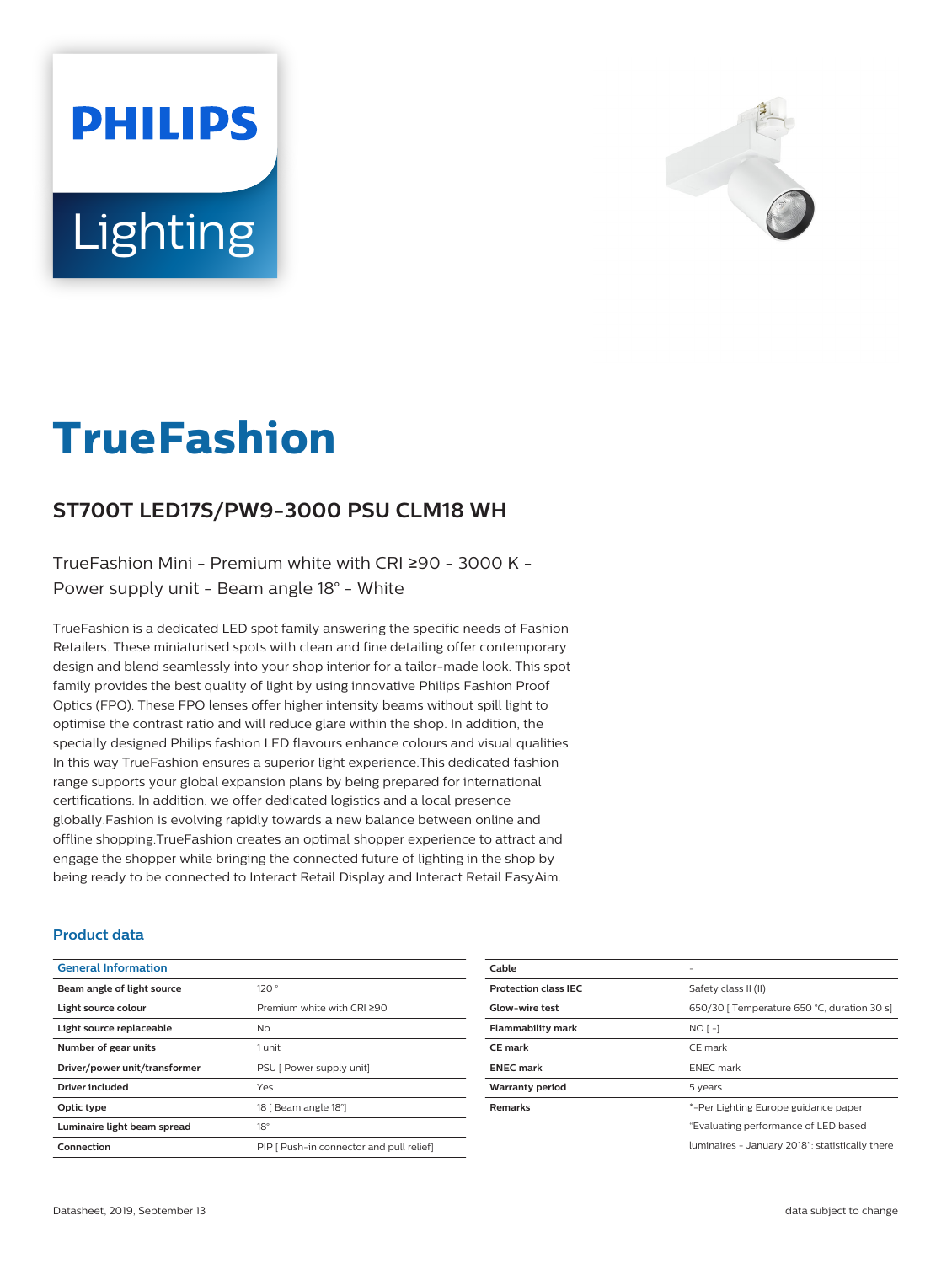## **TrueFashion**

|                                 | is no relevant difference in lumen          |
|---------------------------------|---------------------------------------------|
|                                 | maintenance between B50 and for example     |
|                                 | B10. Therefore the median useful life (B50) |
|                                 | value also represents the B10 value.        |
| Constant light output           | <b>No</b>                                   |
| Number of products on MCB       | 34                                          |
| <b>RoHS</b> mark                | RoHS mark                                   |
| <b>Product Family Code</b>      | ST700T [ TrueFashion Mini]                  |
|                                 |                                             |
| <b>Operating and Electrical</b> |                                             |
| Input voltage                   | 220 to 240 V                                |
| Input frequency                 | 50 to 60 Hz                                 |
| Inrush current                  | 18 A                                        |
| Inrush time                     | $0.25$ ms                                   |
| Power factor (min.)             | 0.9                                         |
|                                 |                                             |
| <b>Controls and Dimming</b>     |                                             |
| <b>Dimmable</b>                 | No                                          |
|                                 |                                             |
| <b>Mechanical and Housing</b>   |                                             |
| <b>Housing material</b>         | Aluminum                                    |
| <b>Reflector material</b>       |                                             |
| Optic material                  | Polycarbonate                               |
| Optical cover/lens material     | Polymethyl methacrylate                     |
| <b>Fixation material</b>        |                                             |
| Optical cover/lens finish       | Clear                                       |
| <b>Overall length</b>           | 177 mm                                      |
| <b>Overall width</b>            | 66 mm                                       |
| <b>Overall height</b>           | 168 mm                                      |
| Colour                          | White                                       |
|                                 |                                             |
|                                 |                                             |

| <b>Initial Performance (IEC Compliant)</b>   |                        |  |
|----------------------------------------------|------------------------|--|
| Initial luminous flux                        | 1700 lm                |  |
| Luminous flux tolerance                      | $+/-10%$               |  |
| Initial LED luminaire efficacy               | 71 lm/W                |  |
| Init. Corr. colour temperature               | 3000 K                 |  |
| Init. colour rendering index                 | 90                     |  |
| Initial chromaticity                         | $(0.42, 0.38)$ SDCM <3 |  |
| Initial input power                          | 24 W                   |  |
| Power consumption tolerance                  | $+/-10%$               |  |
|                                              |                        |  |
| <b>Over Time Performance (IEC Compliant)</b> |                        |  |
|                                              |                        |  |

| Control gear failure rate at median useful $\,$ 5 $\%$ |      |
|--------------------------------------------------------|------|
| life 50000 h                                           |      |
| Lumen maintenance at median useful                     | 1.80 |
| life* 50000 h                                          |      |
|                                                        |      |

| <b>Application Conditions</b>      |                                     |
|------------------------------------|-------------------------------------|
| Ambient temperature range          | +10 to +40 °C                       |
| Performance ambient temperature Tq | $25^{\circ}$ C                      |
| Suitable for random switching      | Yes                                 |
|                                    |                                     |
| <b>Product Data</b>                |                                     |
| Full product code                  | 871869939181200                     |
| Order product name                 | ST700T LED17S/PW9-3000 PSU CLM18 WH |
| EAN/UPC - product                  | 8718699391812                       |
| Order code                         | 39181200                            |
| Numerator – quantity per pack      |                                     |
| Numerator - packs per outer box    | 1                                   |
| Material no. (12NC)                | 910500465134                        |
| Net weight (piece)                 | 0.520 kg                            |

#### **Approval and Application**

| Ingress protection code      | IP20 [ Finger-protected] |
|------------------------------|--------------------------|
| Mech. impact protection code | IK02 [ 0.2 J standard]   |
|                              |                          |

#### **Dimensional drawing**